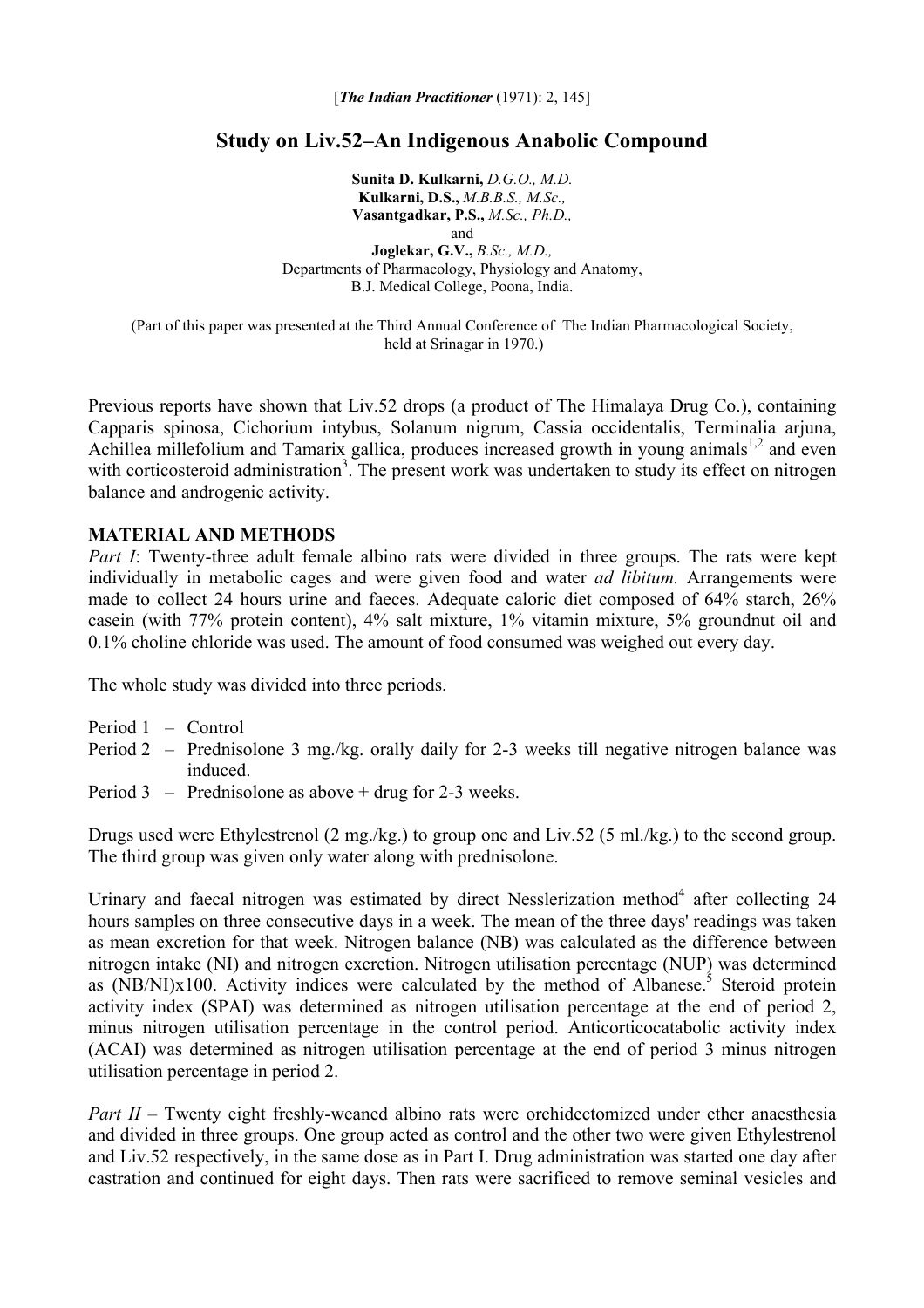levator ani muscle by method of Hershberger *et al.*<sup>6</sup> Both the tissues were weighed immediately after removal. Dry weight of levator ani was also recorded after drying it in the oven.

## **RESULTS**

The results are shown in Tables I, II and III. In Part I study, the third group acting as control remained in negative nitrogen balance with continued administration of prednisolone.

| Table I: Group I – Ethylestrenol (Orabolin) |       |                          |             |             |          |  |  |  |
|---------------------------------------------|-------|--------------------------|-------------|-------------|----------|--|--|--|
| Rat No.                                     |       | NUP at the end of period | <b>SPAI</b> | <b>ACAI</b> |          |  |  |  |
|                                             |       | Н                        | Ш           |             |          |  |  |  |
|                                             | 55    | 31                       | 48          | $-24$       | $+17$    |  |  |  |
| ↑                                           | 47    | 31                       | 40          | $-16$       | $+9$     |  |  |  |
| 3                                           | 43    | 31                       | 38          | $-12$       | $+7$     |  |  |  |
| 4                                           | 48    | 32                       | 53          | $-16$       | $+21$    |  |  |  |
| 6                                           | 50    | 30                       | 40          | $-20$       | $+ 14$   |  |  |  |
|                                             | 43    | 26                       | 35          | $-17$       | $+5$     |  |  |  |
| $\mathbf{r}$                                | 48    | 24                       | 28          | $-24$       | $+4$     |  |  |  |
| 8                                           | 75    | 31                       | 46          | $-44$       | $+15$    |  |  |  |
| 9                                           | 58    | 26                       | 34          | $-32$       | $+8$     |  |  |  |
| Mean                                        | 51.88 | 29.11                    | 40.22       | $-22.77$    | $+11.11$ |  |  |  |

| <b>Table II:</b> Group $II - Liv.52$                                                             |       |                          |             |          |          |  |  |  |
|--------------------------------------------------------------------------------------------------|-------|--------------------------|-------------|----------|----------|--|--|--|
| Rat No.                                                                                          |       | NUP at the end of period | <b>SPAI</b> | *ACAI    |          |  |  |  |
|                                                                                                  | Ш     |                          |             |          |          |  |  |  |
|                                                                                                  | 65    | 35                       | 51          | $-30$    | $+16$    |  |  |  |
|                                                                                                  | 68    | 40                       | 46          | $-28$    | $+6$     |  |  |  |
|                                                                                                  | 60    | 41                       | 64          | $-19$    | $+23$    |  |  |  |
| 4                                                                                                | 56    | 41                       | 56          | $-15$    | $+15$    |  |  |  |
|                                                                                                  | 50    | 48                       | 53          | $-2$     | $+5$     |  |  |  |
| 6                                                                                                | 62    | 50                       |             | $-12$    | $+4$     |  |  |  |
|                                                                                                  | 47    | 28                       | 51          | $-19$    | $+23$    |  |  |  |
|                                                                                                  | 63    | 47                       |             | $-16$    | $+9$     |  |  |  |
| Mean<br>$\mathbf{a}$ , and $\mathbf{a}$ , and $\mathbf{a}$ , and $\mathbf{a}$ , and $\mathbf{a}$ | 58.87 | 41.26                    |             | $-17.62$ | $+12.62$ |  |  |  |

\* Statistically significant at 1% level as tested by Wilcox on signed rank test. Difference between Liv.52 and 'Orabolin' not significant as seen by Mann-Whitney U-test.

| Table III: Weight of levator ani muscle and seminal vesicle of orchidectomized rats 8 days after drug treatment                           |                           |                  |                        |                        |                          |                           |                       |                   |                        |                                                                                     |
|-------------------------------------------------------------------------------------------------------------------------------------------|---------------------------|------------------|------------------------|------------------------|--------------------------|---------------------------|-----------------------|-------------------|------------------------|-------------------------------------------------------------------------------------|
| Rat<br>No.                                                                                                                                | Levator ani wt.<br>in mg. |                  | Seminal<br>vesicle wt. | Levator ani wt. in mg. |                          | Seminal<br>vesicle wt. in | Levator ani wt. in mg |                   | Seminal<br>vesicle wt. |                                                                                     |
|                                                                                                                                           | Wet<br>Wt.                | Dry<br>wt.       | in mg.                 | Wt.                    | Wt.                      | mg.                       | Wt.                   | Wt.               | in mg.                 |                                                                                     |
|                                                                                                                                           | 10.9                      | 2.0              | 2.3                    | 97                     | 2.4                      | 2.7                       | 5.6                   | 1.2               | 4.2                    |                                                                                     |
| 2                                                                                                                                         | 10.5                      | 2.0              | 5.3                    | 9.3                    | 1.6                      | 4.7                       | 9.2                   | 1.8               | 4.8                    |                                                                                     |
| 3                                                                                                                                         | 11.6                      | 2.2              | 3.7                    | 11.1                   | 2.1                      | 5.1                       | 9.0                   | 1.6               | 5.9                    |                                                                                     |
| 4                                                                                                                                         | 12.6                      | 2.2              | 7.8                    | 21.8                   | 3.4                      | 6.0                       | 3.8                   | 0.4               | 11.4                   |                                                                                     |
| 5                                                                                                                                         | 6.2                       | 1.0              | 6.0                    | 8.2                    | 1.2                      | 3.0                       | 4.0                   | 0.9               | 3.6                    |                                                                                     |
| 6                                                                                                                                         | 17.0                      | 2.9              | 3.1                    | 12.5                   | 1.8                      | 5.8                       | 6.0                   | 1.8               | 6.0                    |                                                                                     |
|                                                                                                                                           | 16.4                      | 2.6              | 6.2                    | 17.4                   | 2.6                      | 4.7                       | 6.4                   | 1.4               | 3.2                    |                                                                                     |
| 8                                                                                                                                         | 19.4                      | 3.0              | 5.8                    | 7.7                    | 1.4                      | 6.2                       | 11.2                  | 1.6               | 4.6                    |                                                                                     |
| 9                                                                                                                                         | 9.6                       | 1.6              | 5.4                    | 7.0                    | 1.0                      | 5.0                       | 7.0                   | 1.2               | 3.6                    |                                                                                     |
| 10                                                                                                                                        | 16.4                      | 2.8              | 5.8                    | $\qquad \qquad -$      | $\overline{\phantom{0}}$ |                           |                       |                   |                        |                                                                                     |
| Mean<br>ISE                                                                                                                               | 13.06<br>$\pm 1.28$       | $2.23+$<br>0.197 | $5.14\pm$<br>0.51      | $11.63*$<br>$\pm 1.65$ | $1.94*_{\pm}$<br>0.25    | 4.80<br>± 0.41            | 6.9<br>$\pm 0.82$     | $1.32 +$<br>0.153 | $5.25 \pm 0.83$        | No significant difference in<br>seminal vesicle wt. between<br>groups $I, II & H$ . |
| Wet wt./<br>Dry wt.<br>Ratio                                                                                                              | 5.85                      |                  |                        | 5.99                   |                          |                           | 5.22                  |                   |                        |                                                                                     |
| * Statistically significant ( $p<0.05$ ) when compared with control. Difference between Orabolin and Liv.52 non-significant ( $p<0.01$ ). |                           |                  |                        |                        |                          |                           |                       |                   |                        |                                                                                     |

## **COMMENTS**

The ratio of nitrogen balance to nitrogen intake has been determined, since it compensates for the dietary changes occurring during the experiment. The anabolic effects of a drug are prominent in catabolic state, hence anticorticocatabolic activity is used as an index of anabolic activity.